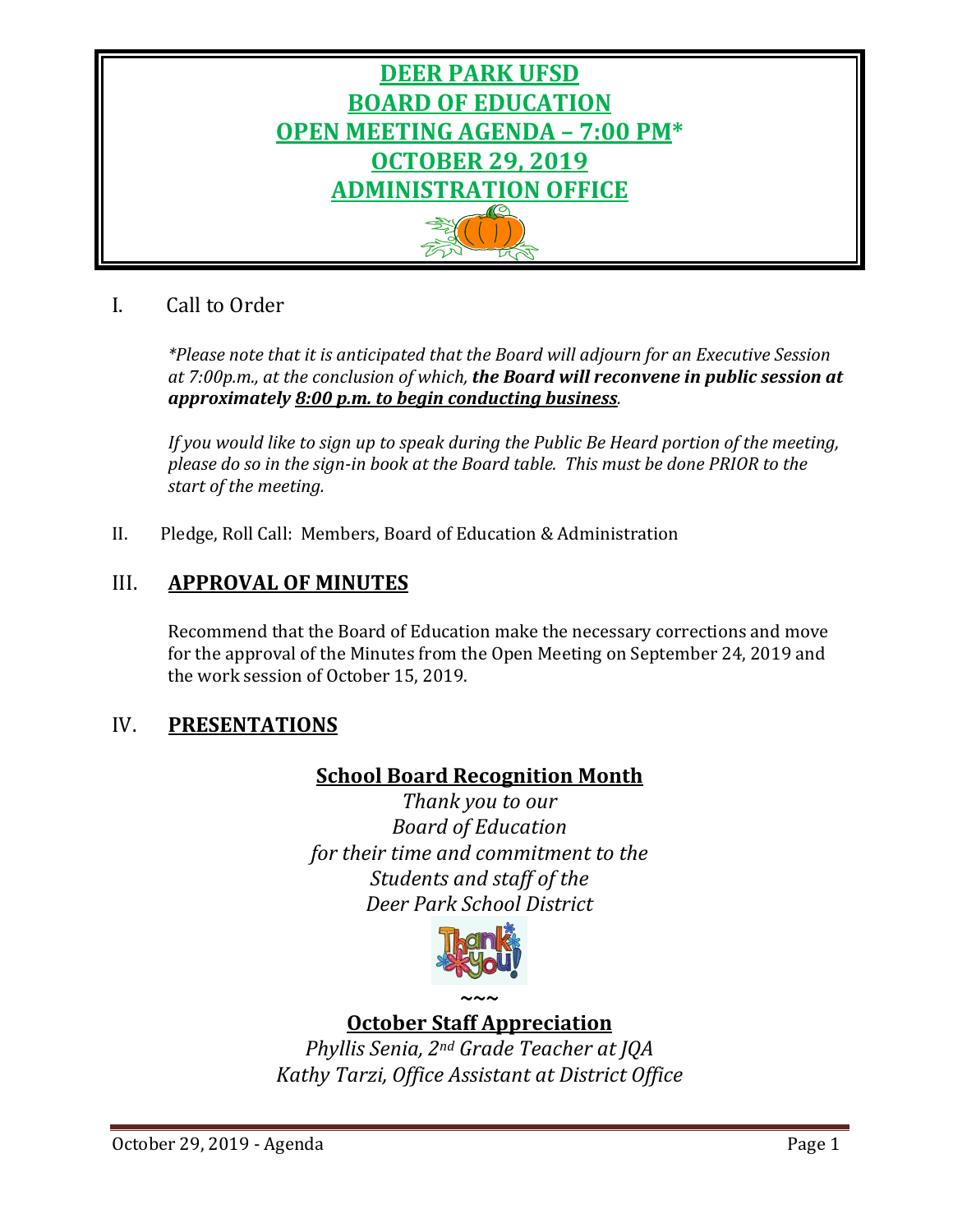# V. **NEW BUSINESS**

## **1. TAX LEVY FOR 2019-2020 SCHOOL YEAR**

*Recommend, that the Board of Education approve the following resolution*:

**RESOLVED**, that pursuant to Subdivision 12, Section 1604 of Education Law, the estimated Receipt including application of the fund balance determined that required levy of taxes for school district purposes be established as follows:

| \$116,030,732 |
|---------------|
| 200,000       |
| 116,230,732   |
| 38,704,697    |
| \$77,526,035  |
| 4,000,000     |
| 620,000       |
| \$72,906,035  |
|               |

**RESOLVED**, that pursuant to Section 259, and/or subdivision (2) section 1804 of education law, the following additional tax levies also be established:

DEER PARK PUBLIC LIBRARY, as requested by the Library Trustees: \$3,092,700 and,

**BE IT FURTHER RESOLVED**, that pursuant to Section 8 of the Suffolk County Tax Act and based upon the assessed values which have been certified to the District, the following estimated computer tax rates per \$100 of assessed value be adopted and ordered certified to the Supervisor of the Town of Babylon, together with the dollar amounts to be raised by the President of the Board of Education of the Deer Park Union Free School District. The estimated tax rate for the 2019- 2020 school year for the school district is \$215.77 (2.53% increase), and for the Deer Park Library \$9.19 (.88% increase).

*\*Budget increase approved by BOE on 8/20/19 for an unforeseen workers compensation claim.* The *increase is funded by the workers compensation reserve with no effect to the budgeted tax levy*.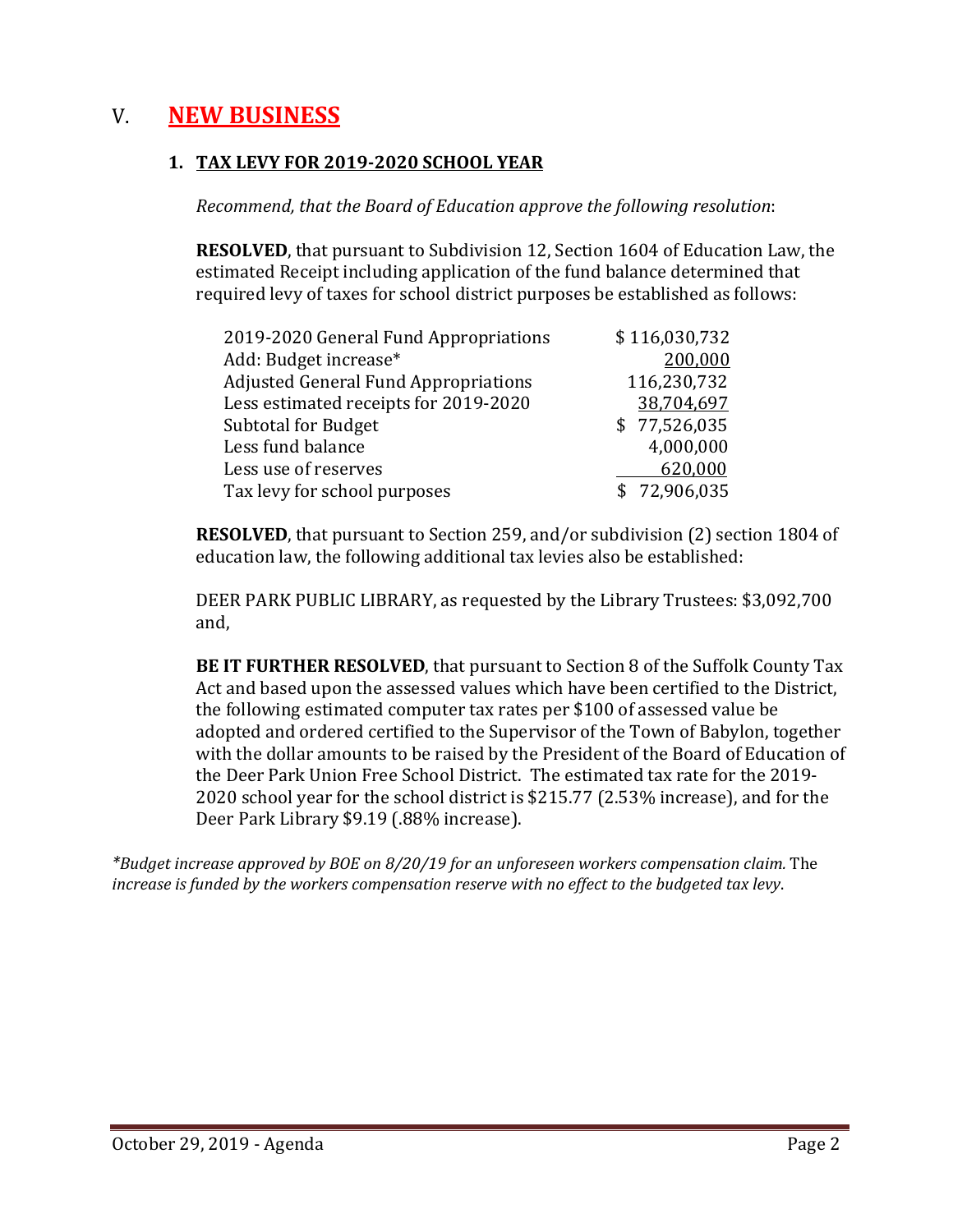## **2. DEER PARK UFSD 2019-2020 CAPITAL IMPROVEMENT PROGRAMS**

*Recommend, that the Board of Education approve the following Resolution:*

WHEREAS, the Board of Education of the DEER PARK UNION FREE SCHOOL DISTRICT (Board of Education) is considering DISTRICT WIDE improvements.

WHEREAS, the proposed project includes:

DISTRICT WIDE ASBESTOS ABATEMENT DISTRICT WIDE ELECTRICAL UPGRADES INSTALLATION OF NEW COVERED OVERHANG OUTSIDE PARENT DROP OFF. OVERHANG WILL BE OPEN AIR CANAPY WITH ROOF ONLY (John F. Kennedy School)

WHEREAS, pursuant to 6 NYCRR §617.5(a), "Actions or classes of actions identified in subdivision (c) of this section are not subject to review under this Part, except as otherwise provided in this section. These actions have been determined not to have a significant impact on the environment or are otherwise precluded from environmental review under Environmental Consideration Law, Article 8. The actions identified in subdivision (c) of this section apply to all agencies"; and

WHEREAS, pursuant to 6 NYCRR §§617.5(c) (1) & (2) ,the "*maintenance or repair involving no substantial changes in an existing structure or facility", replacement, rehabilitation or reconstruction of a structure of facility, in kind, on the same site, including upgrading buildings to meet building or fire codes…",* are Type II actions.

THEREFORE, BE IT RESOLVED, that the Board of Education, after review of the proposed action, 6 NYCRR §617.5, and the opinion provided by John A Grillo Architect PC, hereby determines that the proposed projects are Type II Actions pursuant to 6 NYCRR §§617.5(c) (1), & (2) of the implementing regulations of the State Environmental Quality Review Act, and will, therefore, by definition, have no significant adverse impact on the environment.

## **3. MEMORANDUM OF AGREEMENT BETWEEN THE DEER PARK UNION FREE SCHOOL DISTRICT, THE SUFFOLK COUNTY POLICE DEPARTMENT AND THE SUFFOLK COUNTY DEPARTMENT OF FIRE, RESCUE AND EMERGENCY SERVICES**

*Recommend that the Board of Education approve the following Resolution:*

**RESOLVED**, that the Board of Education of the Deer Park Union Free School District is authorized to enter into a Memorandum of Agreement with the Suffolk County Police Department and the Suffolk County Department of Fire, Rescue and Emergency Services to provide emergency remote access of electronic devices, otherwise known as S.H.A.R.E.

BE IT FURTHER RESOLVED, that the President of the Board of Education is authorized to execute said Memorandum of Agreement on the District's behalf.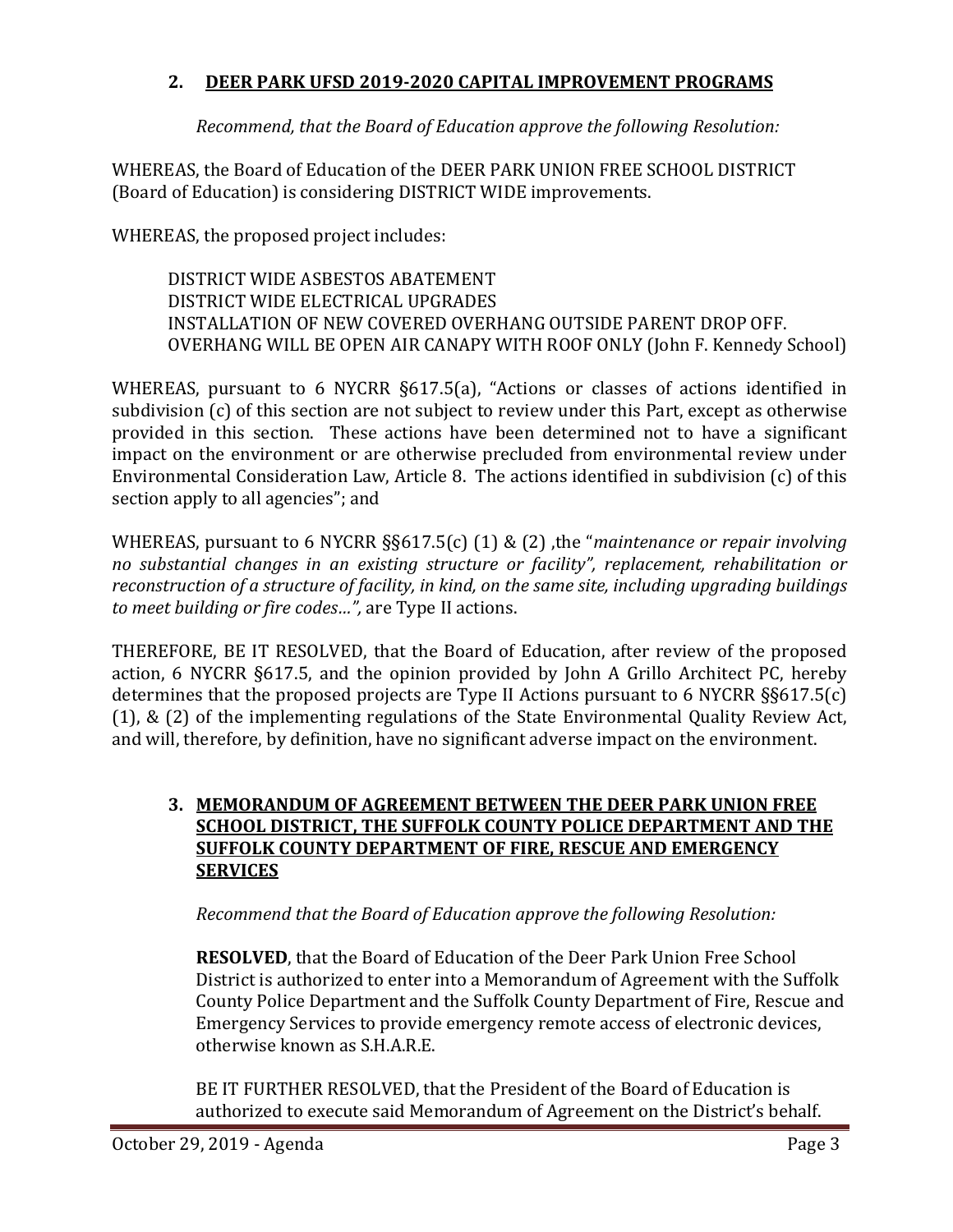## VI. **APPROVAL OF SCHEDULES**

*Recommend that the Board of Education approve the following schedules collectively:*

## **NON-INSTRUCTIONAL**

#### **SCHEDULE -- NN --APPOINTMENTS (Non-Instructional)**

#### **Stephanie Baio**

John F Kennedy Intermediate School<br>Position: 3 hr Cafeteria Aide 3 hr Cafeteria Aide<br>\$17.68/hr Salary/Step: \$17.68/hr<br>Effective Date(s): 10/4/2019 Effective Date $(s)$ :

#### **Donna Borowski**

John F Kennedy Intermediate School<br>Position: 3 hr Cafeteria Aide 3 hr Cafeteria Aide<br>\$17.68/hr Salary/Step: \$17.68/hr<br>Effective Date(s): 10/4/2019 Effective Date $(s)$ :

## **Frank Costa**

Memorial<br>Position: Position: Provisional Duplicating Machine Operator I<br>Salary/Step: \$42,473 Step 1 \$42,473 Step 1 Effective Date(s): 10/15/2019 Salary prorated at \$30,221.17

## **Michael Dicarlo**

Deer Park High School<br>Position: Sr. Life Position: Sr. Lifeguard/Rec Specialist<br>Salary/Step: \$12.98/\$16.10 \$12.98/\$16.10 Effective Date $(s)$ :  $10/3/2019$ 

## **Maria Farrauto**

District Wide Permanent Float Nurse<br>\$150/day Salary/Step: \$1<br>Effective Date(s): Effective Date(s): 9/25/2019 - 6/30/2020

## **Daniel Garcia**

Transportation<br>Position: Bus Driver<br>\$25.56/hr Salary/Step: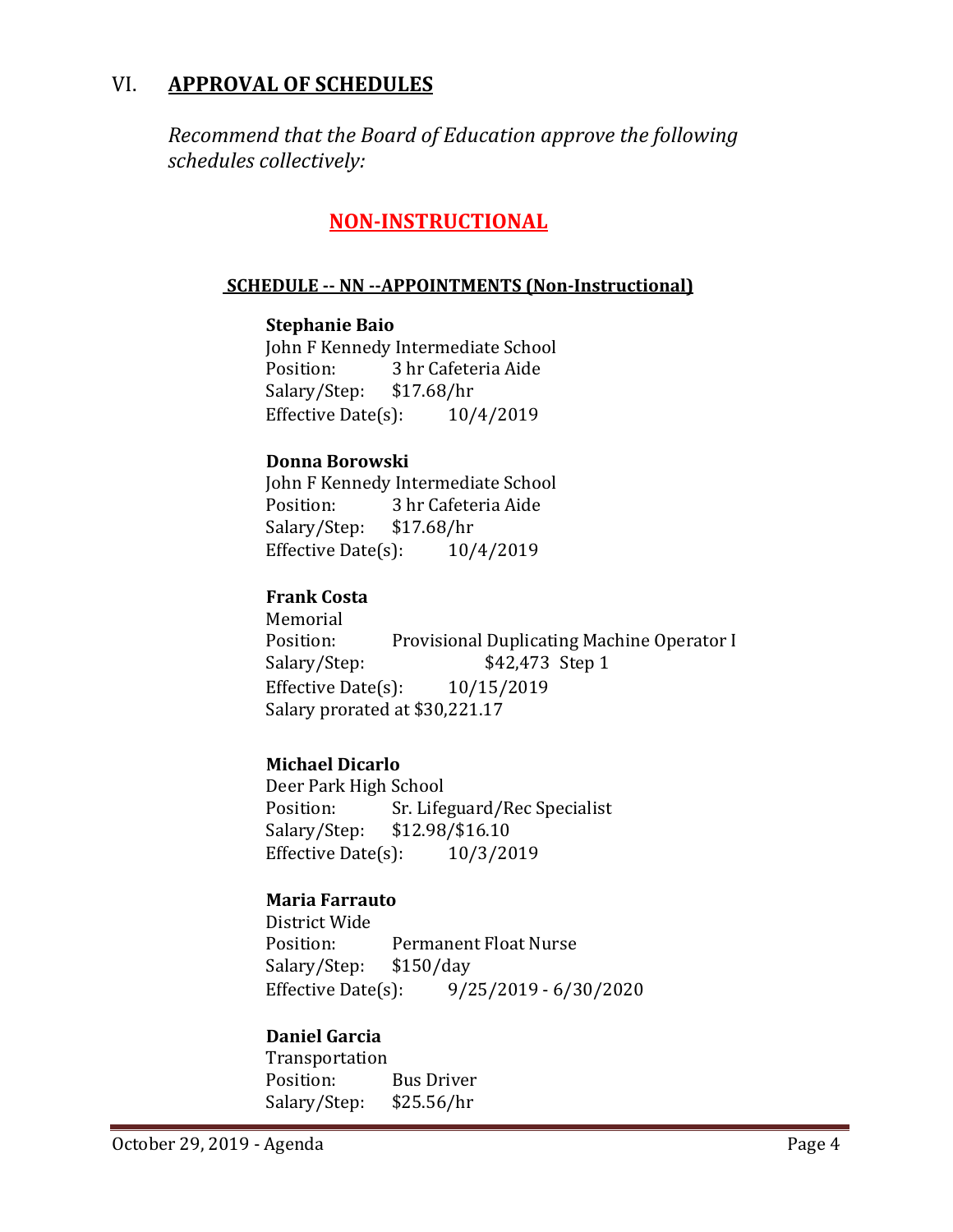Effective Date(s): 10/23/2019

#### **Danielle Gogarty**

Deer Park High School<br>Position: Recrea Recreation Specialist<br>\$16.10/hour Salary/Step: \$16.10/hour<br>Effective Date(s): 9/23/2019 Effective Date $(s)$ :

#### **Stephen O'Sullivan**

Transportation<br>Position: Bus Driver<br>\$25.56/hr Salary/Step: \$25.56/hr<br>Effective Date(s): 10/2/2019 Effective Date $(s)$ :

## **Brandon Perez**

John F Kennedy Intermediate School<br>Position: Security Guard Security Guard<br>\$19.42/hr Salary/Step: Effective Date(s):  $9/24/2019$ 

#### **Nicole Tambini**

May Moore School<br>Position: 6 h 6 hr Non-Instructional Aide<br>\$17.68/hr Salary/Step: \$17.68/hr<br>Effective Date(s): 9/24/2019 Effective Date $(s)$ :

#### **SCHEDULE -- NNPS --PER DIEM SUBSTITUTES (Non-Instructional)**

#### **Waheeda Ali**

District Wide Substitute Aide<br>\$13/hr Salary/Step: Effective Date(s): 10/30/2019

## **ToniAnn Bonilla**

District Wide Substitute Aide<br>\$13/hr Salary/Step: Effective Date(s): 10/30/2019

## **Tricia Brown**

District Wide Substitute Aide<br>\$13/hr Salary/Step: \$13/hr<br>Effective Date(s): 10/30/2019 Effective Date $(s)$ :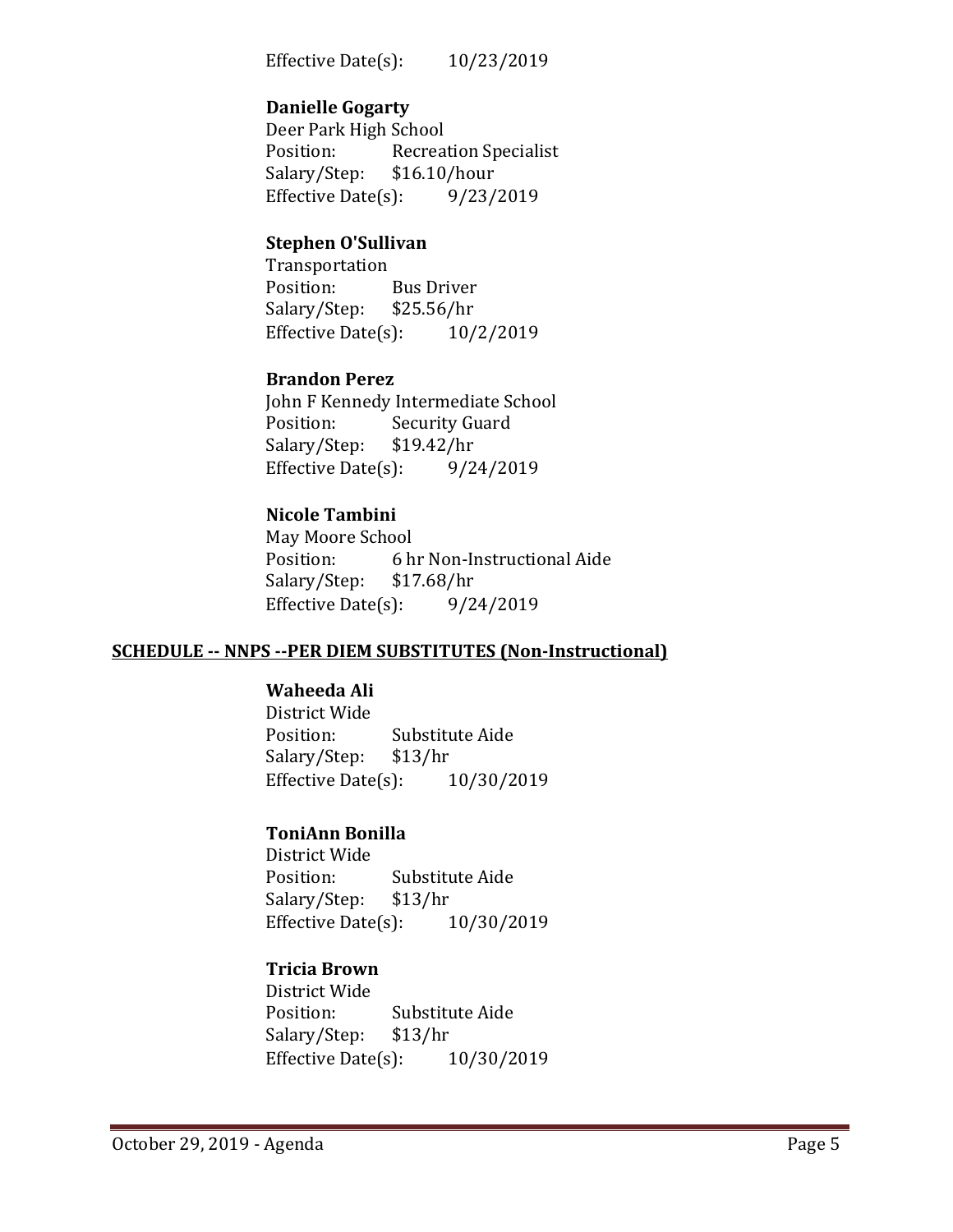## **Katie Cestaro**

District Wide Substitute Aide<br>\$13/hr Salary/Step: \$13/hr<br>Effective Date(s): 10/30/2019 Effective Date $(s)$ :

## **Rabia Chaudhry**

District Wide Substitute Aide<br>\$13/hr Salary/Step: \$13/hr<br>Effective Date(s): 10/30/2019 Effective Date $(s)$ :

## **Teresa DeLucia**

District Wide Substitute Aide<br>\$13/hr Salary/Step: \$13/hr<br>Effective Date(s): 10/30/2019 Effective Date $(s)$ :

## **Carol Giuliano**

District Wide Substitute Aide<br>\$13/hr Salary/Step: \$13/hr<br>Effective Date(s): 10/30/2019 Effective Date $(s)$ :

## **Eileen Muller**

District Wide Substitute Aide<br>\$13/hr Salary/Step: Effective Date(s): 10/30/2019

## **Jeanette Nenejian**

District Wide Substitute Aide<br>\$13/hr Salary/Step: \$13/hr<br>Effective Date(s): 10/30/2019 Effective Date $(s)$ :

## **Joanne Panzenbeck**

District Wide Substitute Aide<br>\$13/hr Salary/Step: Effective Date(s): 10/30/2019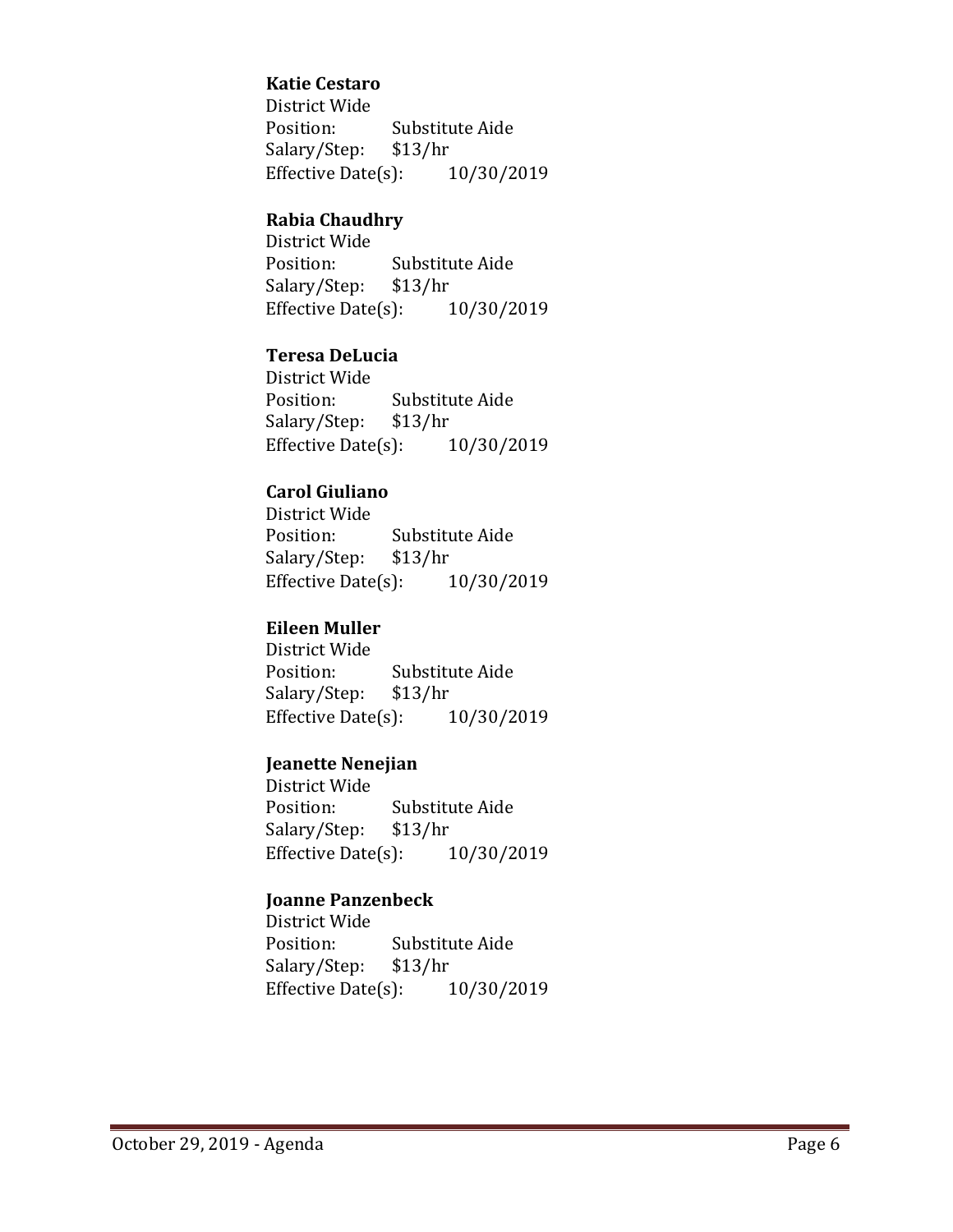## **SCHEDULE -- OO --RESIGNATIONS / RETIREMENTS / REMOVALS / TERMINATIONS (Non-Instructional)**

## **Frank Costa**

Transportation<br>Position: **Bus Driver** Salary/Step: Effective Date(s): 10/11/2019 Resignation as a bus driver in order to accept the position of Duplicating Machine Operator I

## **Wilson Diaz**

Transportation<br>Position: Substitute Bus Driver Salary/Step: Effective Date(s): 9/25/2019 Resignation as substitute bus driver to accept position of regular bus driver

#### **Lisa Hofacker**

John F Kennedy Intermediate School<br>Position: 3 hr Cafeteria Aide 3 hr Cafeteria Aide Salary/Step: Effective Date(s): 9/23/2019 Resignation to accept the 6 hr Aide position at RF

#### **Stephanie Robinson**

Transportation<br>Position: Substitute Bus Driver Salary/Step: Effective Date(s):  $9/1/2019$ Resignation. No outstanding obligation to the district.

#### **Erin Schabe**

John F Kennedy Intermediate School<br>Position: 3 hr Cafeteria Aide 3 hr Cafeteria Aide Salary/Step: Effective Date(s): 9/18/2019 Resignation to accept the 6 hr Aide position at RF

## **Nicole Tambini**

May Moore School<br>Position: 6 h 6 hr Non-Instructional Aide Salary/Step: Effective Date(s): 9/25/2019 Resignation. Only worked one day.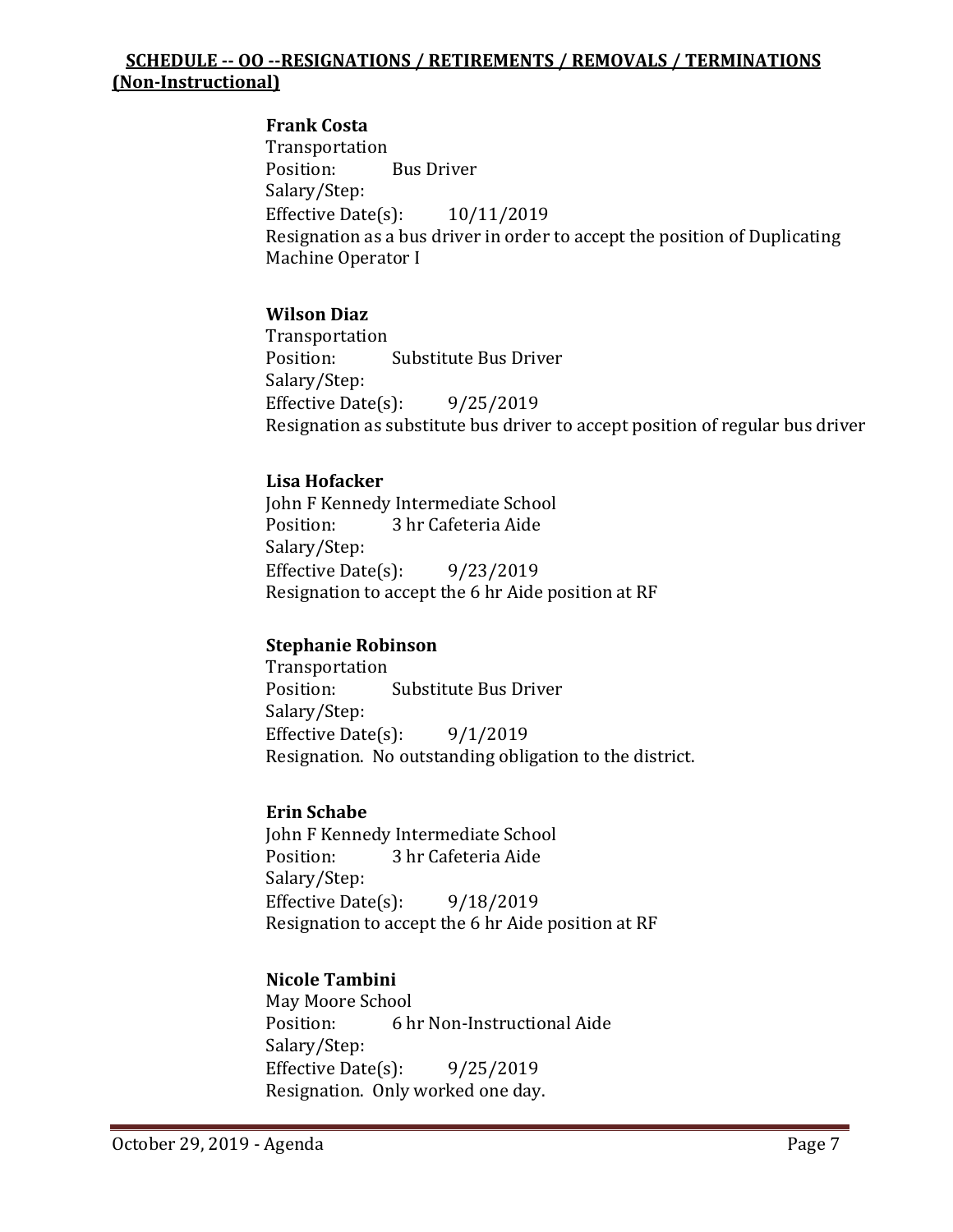#### **SCHEDULE -- QQ --LEAVES OF ABSENCE (Non-Instructional)**

#### **Ana Castro de Castillo**

Transportation<br>Position: **Transportation Aide** Salary/Step:<br>Effective Date(s): Effective Date(s): 10/4/2019 - 10/18/2019 10/4/19-10/10/19 Paid Medical LOA (FMLA) 10/11/19-10/18/19 Unpaid Medical LOA (FMLA)

## **William Curran**

John F Kennedy Intermediate School<br>Position: Night Custodian Night Custodian Salary/Step:<br>Effective Date(s): Effective Date(s): 10/2/2019 - 10/4/2019 Paid Medical LOA (WC)

## **Paula de laGrenade**

Transportation<br>Position: **Bus Driver** Salary/Step: Effective Date(s): 10/9/2019 - 12/18/2019 Extension of Unpaid Medical LOA

## **Gary Fricke**

Memorial<br>Position: Maintenance Mechanic Salary/Step:<br>Effective Date(s): Effective Date(s): 10/10/2019 - 11/4/2019 Paid Medical LOA (FMLA)

## **Danielle Kerr**

John F Kennedy Intermediate School<br>Position: Cafeteria Aide Cafeteria Aide Salary/Step: Effective Date(s): 9/24/2019 - 11/6/2019 9/24/19-10/9/19 Paid Medical LOA (WC) 10/10/19-11/6/19 Unpaid Medical LOA (WC)

## **Cheryl Lugo**

May Moore School Cafeteria Aide Salary/Step:<br>Effective Date(s): Effective Date(s): 10/2/2019 - 10/4/2019 Unpaid LOA (FMLA)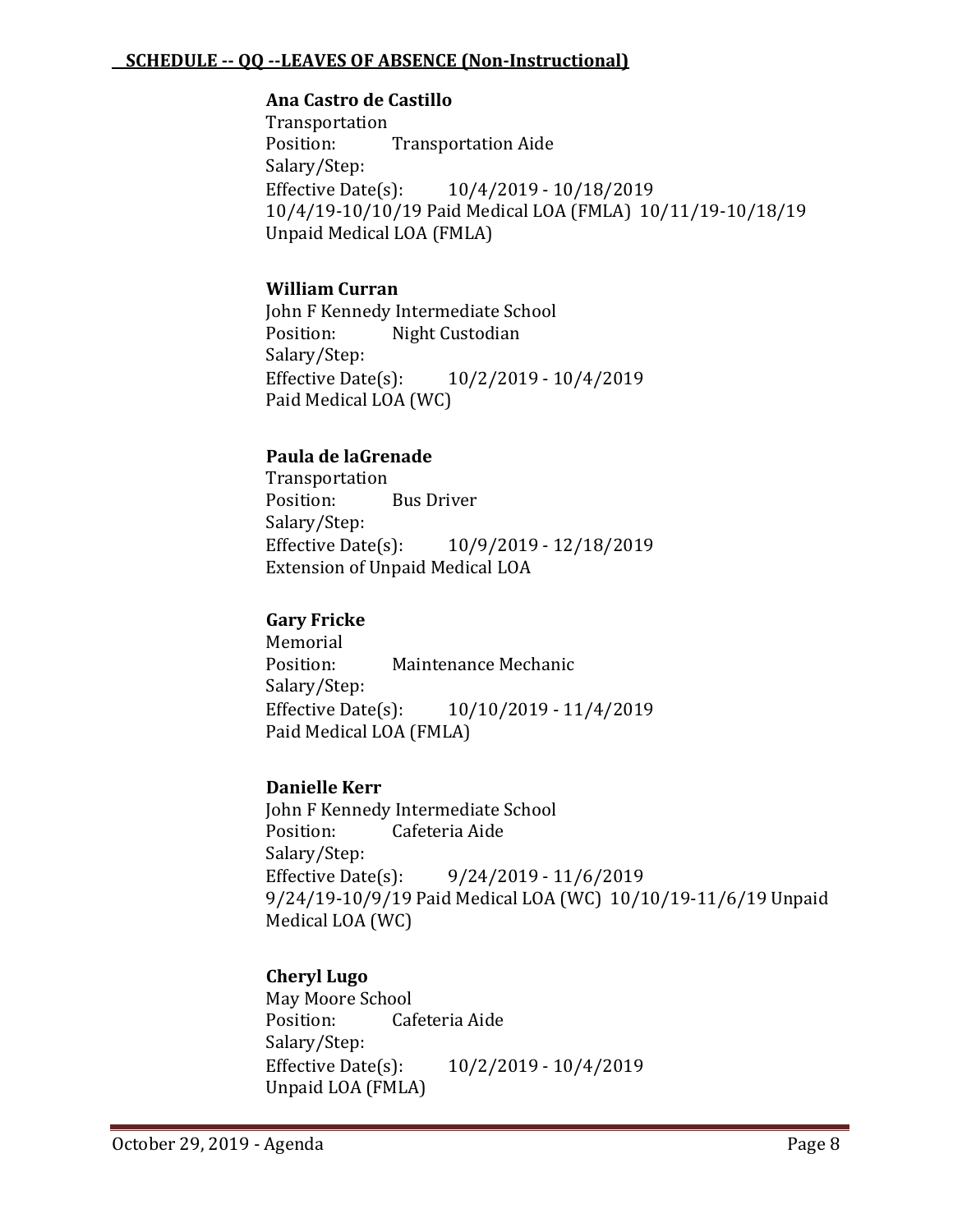## **Michael McEvoy**

Memorial<br>Position: Groundsman Salary/Step:<br>Effective Date(s): Effective Date(s): 9/23/2019 - 11/22/2019 9/23/19-10/23/19 Paid Medical LOA (WC) 10/24/19-11/22/19 Unpaid Medical LOA (WC)

## **Michael Sheehan**

Memorial<br>Position: Maintenance Mechanic Salary/Step:<br>Effective Date(s): Effective Date(s): 9/28/2019 - 10/31/2019 Extension of Paid (differential) Medical LOA (FMLA)

## **Monique Spence**

Memorial<br>Position: Office Assistant Salary/Step:<br>Effective Date(s):  $1/3/2020 - 3/20/2020$ 1/3/20-2/14/20 Paid Maternity LOA (FMLA) 2/15/20-3/20/20 Unpaid Child Rearing Leave

## **SCHEDULE -- TPA --TEMPORARY ASSIGNMENT (Non-Instructional)**

## **Alexis Tyson**

Out of District<br>Position: Extra Care Stipend<br>\$11/day Salary/Step: \$11/day<br>Effective Date(s): 9/1/2019 Effective Date $(s)$ : (Alexis is the 6 hr aide at Brookville Center for Children's Services)

## **SCHEDULE -- TRN --TRANSFERS (Non-Instructional)**

## **LuAnn Fanning**

John F Kennedy Intermediate School<br>Position: 0ffice Assistant Office Assistant<br>No Change Salary/Step: No Change<br>Effective Date(s): 10/21/2019 Effective Date $(s)$ : Voluntary transfer from JQA back to JFK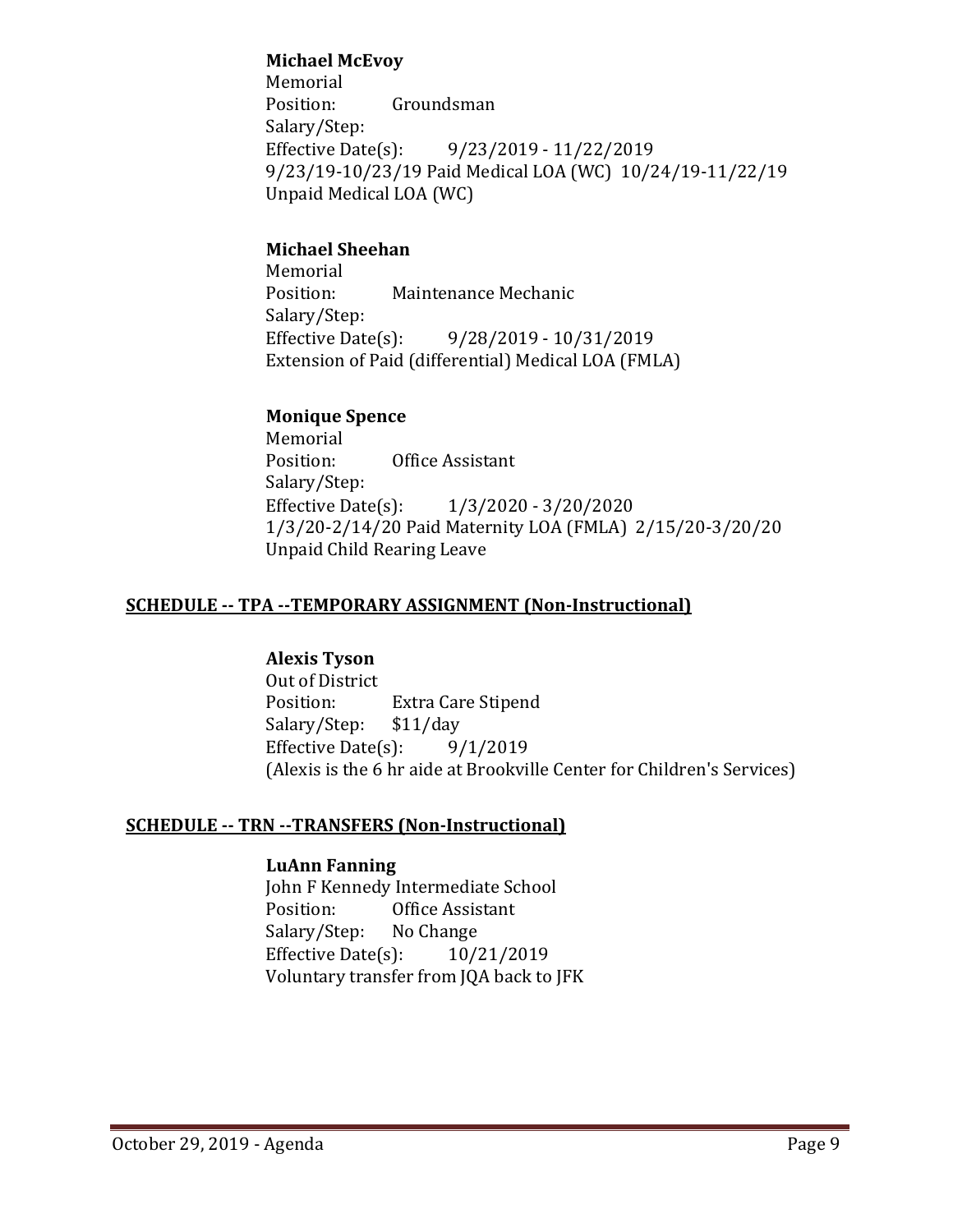**Alexis Tyson** May Moore School<br>Position: No Non-Instructional Aide<br>No Change Salary/Step: Effective Date(s): 11/4/2019 Transfer from Out-of-District to May Moore

## **INSTRUCTIONAL**

#### **SCHEDULE -- CSS --CHANGE OF STATUS / SALARY (Instructional)**

#### **Josephine Conway**

Deer Park High School Position: International Culture Club Co-Advisor<br>Salary/Step: \$1,030.03 Step 5+/1. Step  $5+/1.5$  Units Effective Date(s): 9/1/2019 - 6/30/2020 REVISED Salary

## **Patricia Eysser**

May Moore School<br>Position: 5 M .5 Mentor<br>\$600/yr Salary/Step: \$6<br>Effective Date(s):  $9/1/2019 - 6/30/2020$ CHANGE from 1.0 to .5 Mentor

## **Luciana Restivo**

Deer Park High School<br>Position: Newsp Position: Newspaper Co-Advisor<br>Salary/Step: \$2,403.42 Step  $5+/3.5$  Units Effective Date(s): 9/1/2019 - 6/30/2020 CHANGE in # of Units/Salary

#### **SCHEDULE -- LR --LONG TERM SUBSTITUTE / LEAVE REPLACEMENT (LR) APPOINTMENTS (Instructional)**

## **Joseph Alo**

Deer Park High School<br>Position: Leave I Position: Leave Replacement Social Studies Teacher<br>Salary/Step: \$57,132 BA/Step 1 Salary/Step: \$57,132 BA/Step 1<br>Effective Date(s): 10/2/2019 - 1/29/2020 Effective Date(s): 10/2/2019 - 1/29/2020 (McCaffrey) Salary prorated at \$20,853.18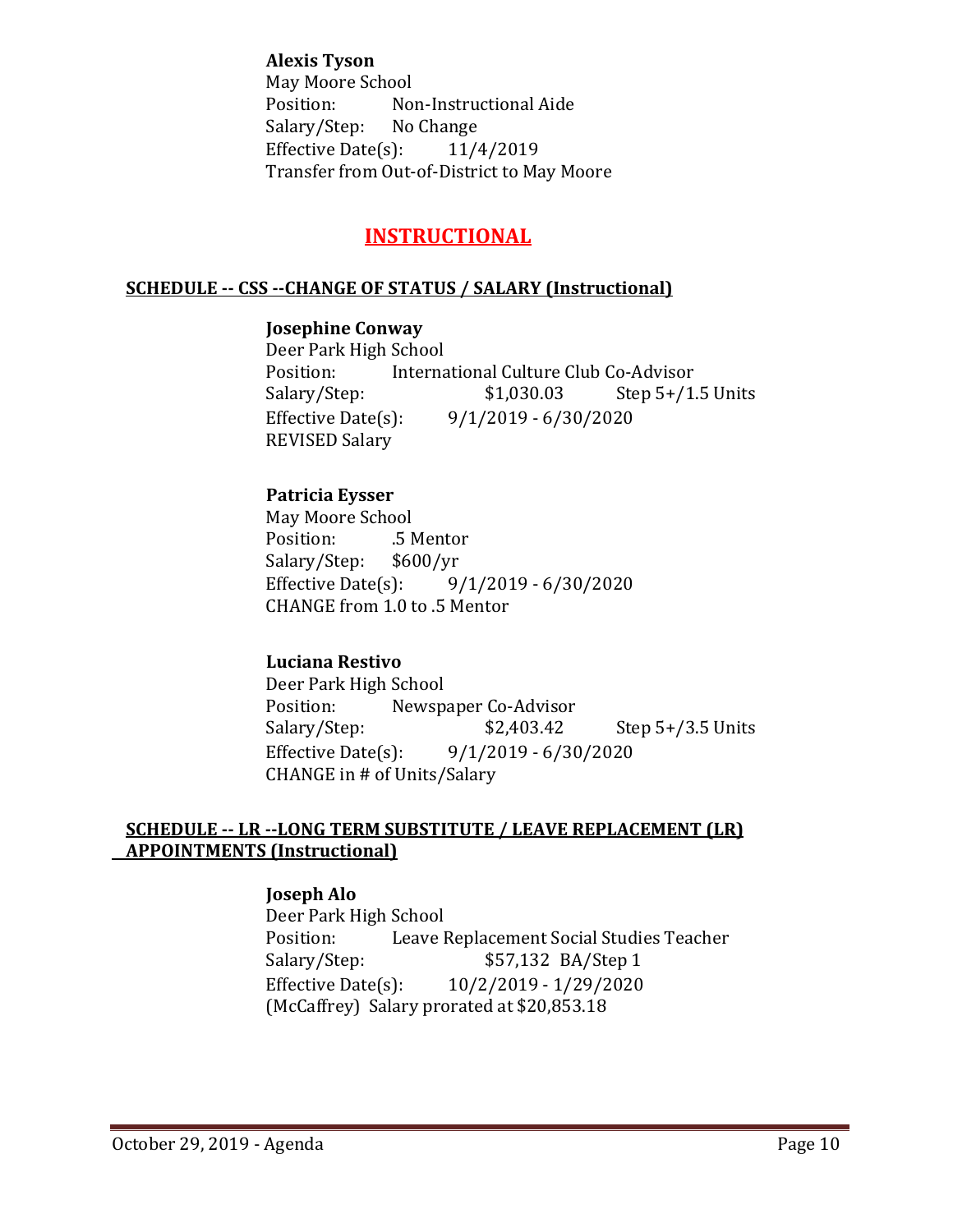## **Kasey Kephart**

John Quincy Adams School Position: Leave Replacement Elementary Teacher<br>Salary/Step: \$62,450 MA/Step 1 \$62,450 MA/Step 1 Effective Date(s): 9/21/2019 - 1/29/2020 (Varney) Salary prorated at \$30,600.50

## **Gabrielle Paolillo**

Robert Frost Middle School<br>Position: Leave Repla Position: Leave Replacement Guidance Counselor<br>Salary/Step: \$62,450 MA/Step 1 \$62,450 MA/Step 1 Effective Date(s): 10/15/2019 - 11/15/2019 (McQuilkin) Salary prorated at \$7,181.75

## **SCHEDULE -- N --PROBATIONARY TEACHER (Instructional) \***

#### **Angeline Ramos**

District Wide Position: Probationary Guidance Counselor<br>Salary/Step: \$57,132 BA/Step 1 Salary/Step: \$57,132 BA/Step 1<br>Effective Date(s): 10/2/2019 - 10/1/2023 Effective Date(s): 10/2/2019 - 10/1/2023 Salary prorated at \$51,419

\*Except to the extent required by the applicable provisions of Education Law 2509, 2573, 3212 and 3014, in order to be granted tenure the classroom teacher or building administrator shall have received composite or overall annual professional performance review ratings pursuant to Education Law 3012-c and/or 3012-d of either effective or highly effective in at least three (3) of the four (4) preceding years and if the classroom teacher or administrator receives an ineffective composite or overall rating in the final year of the probationary period he or she shall not be eligible for tenure at that time.

## **SCHEDULE -- NS --PERMANENT SUBSTITUTES (Instructional)**

## **Jessica Bellamente**

May Moore School<br>Position: Per Permanent Substitute Teacher Salary/Step: \$125/day Effective Date(s): 10/2/2019 - 6/30/2020

## **Ricardo Carter**

John Quincy Adams School Permanent Substitute Teacher<br>\$125/day Salary/Step: \$1<br>Effective Date(s): Effective Date(s): 9/25/2019 - 6/30/2020

## **Emily Gabrielsen**

John Quincy Adams School<br>Position: Permanent Permanent Substitute Teacher<br>\$125/day Salary/Step: Effective Date(s): 10/21/2019 - 6/30/2020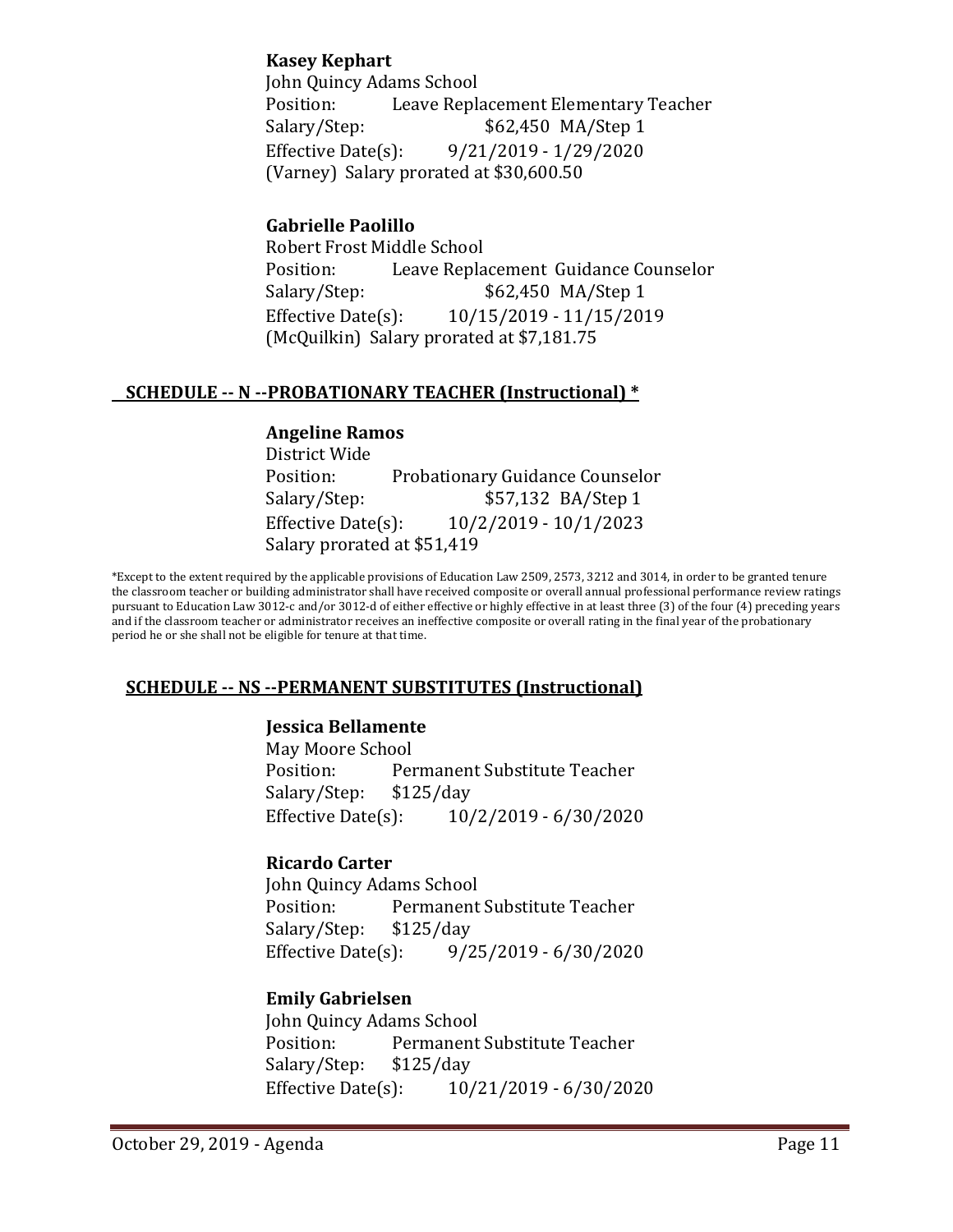## **Juliana Giulietti**

May Moore School Permanent Substitute Teacher<br>\$125/day Salary/Step: \$1<br>Effective Date(s): Effective Date(s): 10/10/2019 - 6/30/2020

#### **Ashley Maune**

May Moore School<br>Position: Per Permanent Substitute Teacher<br>\$125/day Salary/Step: \$1<br>Effective Date(s): Effective Date(s): 9/25/2019 - 6/30/2020

#### **Alyssa Palmieri**

Deer Park High School<br>Position: Permai Permanent Substitute Teacher<br>\$125/day Salary/Step: \$1<br>Effective Date(s): Effective Date(s): 10/30/2019 - 6/30/2020

#### **Gabrielle Paolillo**

Robert Frost Middle School<br>Position: Permanent ! Permanent Substitute Teacher<br>\$125/day Salary/Step: Effective Date(s): 10/15/2019 - 6/30/2020 Reinstated as a Permanent Substitute Teacher

#### **Diann Saylors**

Deer Park High School<br>Position: Permai Permanent Substitute Teacher<br>\$125/day Salary/Step: \$1<br>Effective Date(s): Effective Date(s): 10/28/2019 - 6/30/2020

## **SCHEDULE -- O --RESIGNATIONS / RETIREMENTS / REMOVALS / TERMINATIONS (Instructional)**

## **Marissa Alessi**

Deer Park High School Permanent Substitute Teacher/Varsity Cheer Coach Salary/Step: Effective Date(s): 10/16/2019 Resignation. No outstanding obligation to the district.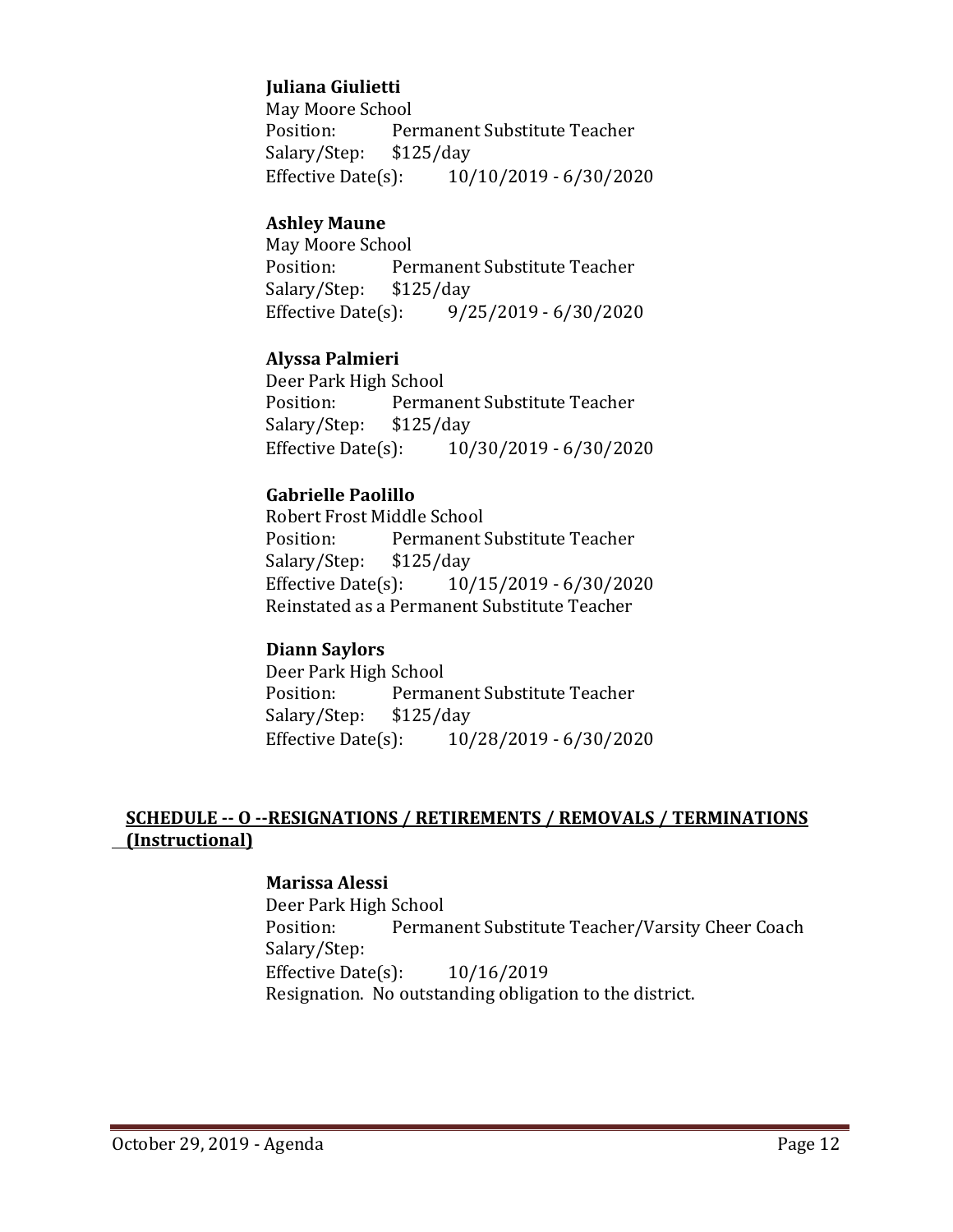## **Ashley Hauser**

Deer Park High School<br>Position: Permai Permanent Substitute Teacher Salary/Step: Effective Date(s): 10/16/2019 Resignation. No outstanding obligation to the district.

## **Kristina Sumakis**

Deer Park High School Permanent Substitute Teacher Salary/Step: Effective Date(s): 10/11/2019 Termination. No outstanding obligation to the district.

## **Ashley Varney**

John Quincy Adams School<br>Position: Ed Tech Me Ed Tech Mentor Salary/Step: Effective Date $(s)$ : 9/1/2019 Resignation as Ed Tech Mentor ONLY

## **SCHEDULE -- Q --LEAVES OF ABSENCE (Instructional)**

#### **Kathryn Attard**

Deer Park High School<br>Position: Music 7 Music Teacher Salary/Step:<br>Effective Date(s):  $1/2/2020 - 1/12/2020$ Paid Medical LOA (FMLA)

## **Melissa Cangelosi**

Robert Frost Middle School<br>Position: Math Teach Math Teacher Salary/Step:<br>Effective Date(s):  $1/21/2020 - 3/6/2020$ Paid Maternity LOA (FMLA)

## **Christine Carr**

John F Kennedy Intermediate School<br>Position: Special Education Tea **Special Education Teacher** Salary/Step:<br>Effective Date(s):  $9/1/2019 - 6/30/2020$ INTERMITTENT FMLA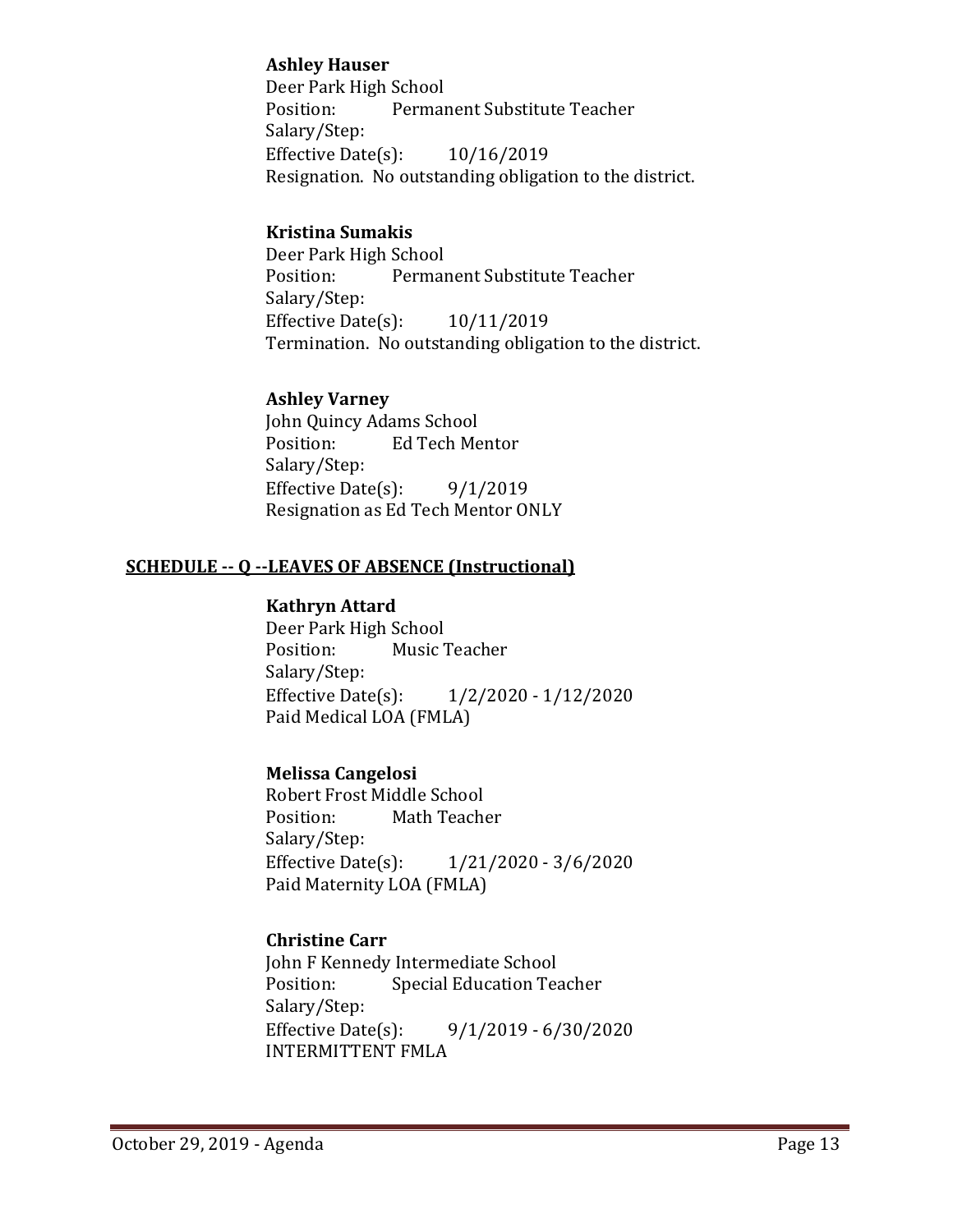## **Teresa Cupolo**

John Quincy Adams School<br>Position: Reading Tea Reading Teacher Salary/Step:<br>Effective Date(s): Effective Date(s): 9/27/2019 - 10/4/2019 Paid Medical LOA (FMLA)

## **Patricia Eysser**

May Moore School<br>Position: Ele **Elementary Teacher** Salary/Step:<br>Effective Date(s): Effective Date(s): 10/22/2019 - 11/26/2019 Paid Medical LOA (FMLA)

## **Brittany Grosse**

John F Kennedy Intermediate School<br>Position: Permanent Substitute Permanent Substitute Teacher Salary/Step:<br>Effective Date(s): Effective Date(s): 11/25/2019 - 3/6/2020 Unpaid Maternity FMLA

## **Andrea Karousis**

Deer Park High School Math Teacher Salary/Step:<br>Effective Date(s): Effective Date(s): 11/12/2019 - 12/6/2019 Paid Medical LOA (FMLA)

## **Brenda Klein**

Robert Frost Middle School<br>Position: Teaching As **Teaching Assistant** Salary/Step:<br>Effective Date(s): Effective Date(s): 10/15/2019 - 10/31/2019 Extension of Unpaid Medical LOA (FMLA)

## **Kathleen Layden**

John F Kennedy Intermediate School<br>Position: Teaching Assistant **Teaching Assistant** Salary/Step:<br>Effective Date(s): Effective Date(s): 9/24/2019 - 9/27/2019 Paid Medical LOA (WC)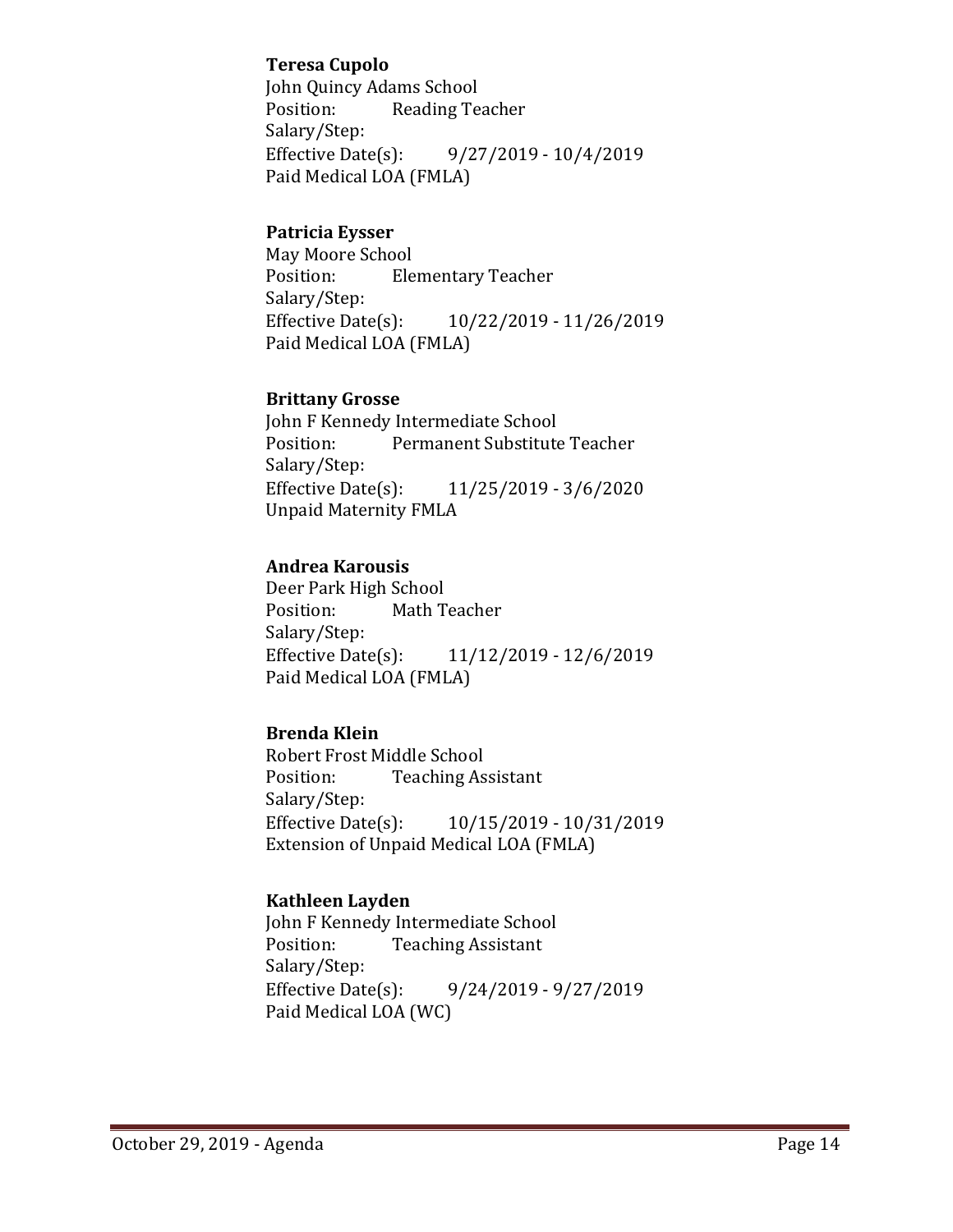## **Virginia Lepore**

John F Kennedy Intermediate School<br>Position: Teaching Assistant **Teaching Assistant** Salary/Step:<br>Effective Date(s): Effective Date(s): 10/2/2019 - 10/28/2019 10/2/19-10/22/19 Paid Medical LOA (WC) 10/23/19-10/28/19 Unpaid Medical LOA (WC)

## **Paula McCaffrey**

Deer Park High School<br>Position: Social S Social Studies Teacher Salary/Step:<br>Effective Date(s):  $9/28/2019 - 2/1/2020$ Unpaid Medical LOA

## **Lisa McQuilkin**

Robert Frost Middle School<br>Position: Guidance Co **Guidance Counselor** Salary/Step:<br>Effective Date(s): Effective Date(s): 10/15/2019 - 10/30/2019 CHANGED to PAID Medical LOA

## **Kara Micucci**

Deer Park High School<br>Position: Psycho Psychologist Salary/Step:<br>Effective Date(s): Effective Date(s): 9/1/2019 - 1/29/2020 CHANGE of Dates: 9/1/19-11/4/19 Paid Medical LOA (FMLA) 11/5/19- 11/22/19 Unpaid Remainder of FMLA 11/23/19-1/29/20 Unpaid Child Rearing LOA

## **SCHEDULE -- TTPA --TEMPORARY ASSIGNMENT (Instructional)**

#### **Francis Amendola**

District Wide Science Home Teaching<br>\$49.64/hr Salary/Step: \$4<br>Effective Date(s):  $9/1/2019 - 6/30/2020$ 

## **Alannah Boccard**

May Moore School<br>Position: Aft After School Social Skills Teacher<br>\$39/hr Salary/Step: \$39/h<br>Effective Date(s):  $9/1/2019 - 6/30/2020$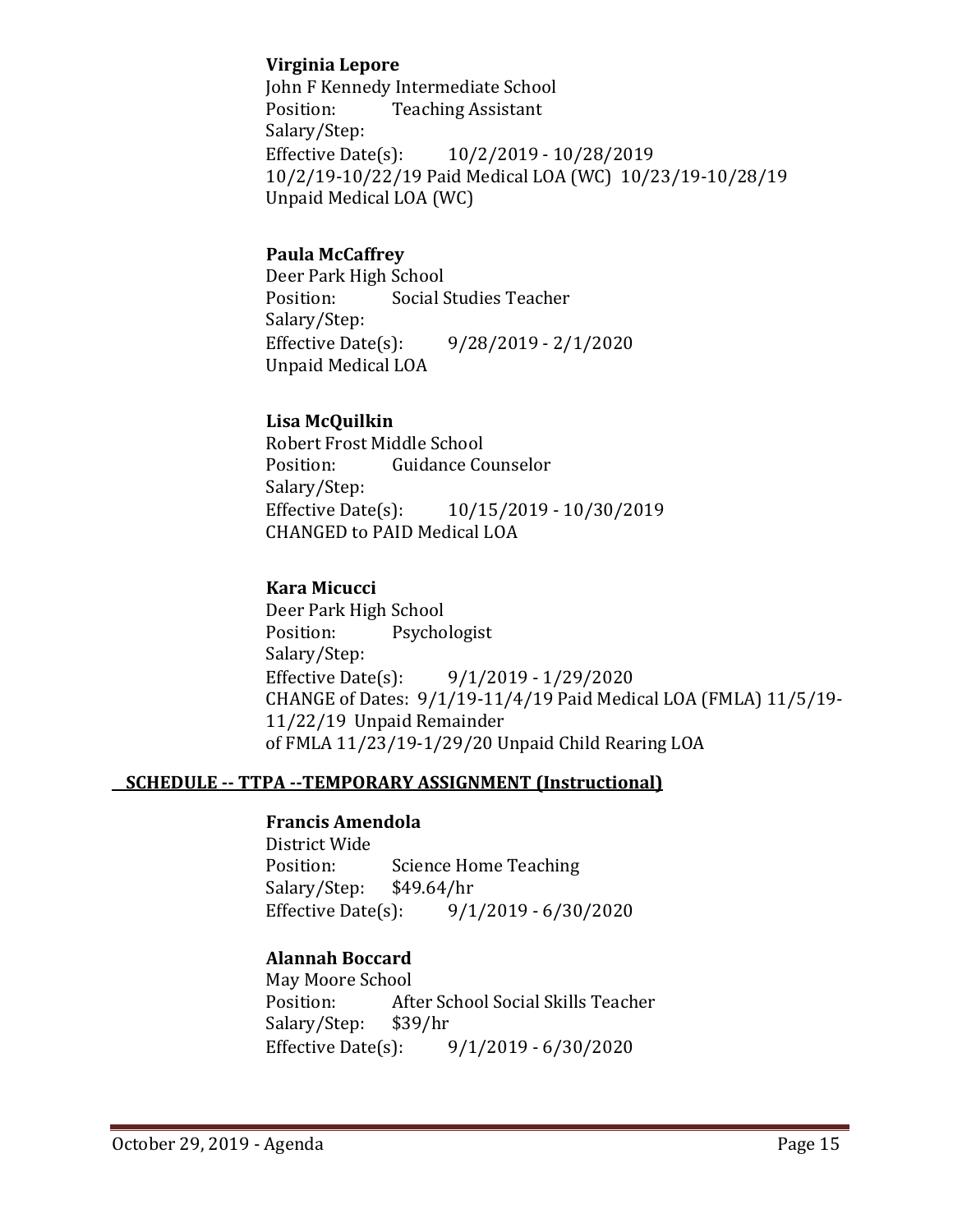## **Nancy Burden-DeMartino**

John Quincy Adams School<br>Position: After Schoo After School Social Skills Teacher<br>\$39/hr Salary/Step: \$3<br>Effective Date(s):  $9/1/2019 - 6/30/2020$ 

## **Danielle Calandra**

May Moore School<br>Position: Afte After School Social Skills T.A.<br>\$17/hr Salary/Step: \$1<br>Effective Date(s):  $9/1/2019 - 6/30/2020$ 

## **Anthony Cinquemani**

Deer Park High School<br>Position: Virtual Virtual Math Teacher<br>\$49.64/hr Salary/Step: Effective Date(s): 9/1/2019 - 6/30/2020

#### **Randi Cortina**

John F Kennedy Intermediate School<br>Position: After School Social Sk After School Social Skills T.A.<br>\$17/hr Salary/Step: \$1<br>Effective Date(s):  $9/1/2019 - 6/30/2020$ 

## **Tammy Cotrone**

May Moore School .5 Mentor<br>\$600/yr Salary/Step: Effective Date(s): 9/1/2019 - 6/30/2020

## **Vivian D'Agostaro**

Robert Frost Middle School<br>Position: After School After School Social Skills T.A.<br>\$17/hr Salary/Step: \$1<br>Effective Date(s):  $9/1/2019 - 6/30/2020$ 

## **Anna Freidank**

Deer Park High School<br>Position: After Sq After School Social Skills Teacher<br>\$39/hr Salary/Step: \$3<br>Effective Date(s):  $9/1/2019 - 6/30/2020$ 

## **Keith Galea**

John Quincy Adams School<br>Position: Ed Tech Me Ed Tech Mentor<br>\$1,200 yr Salary/Step: \$1,20<br>Effective Date(s):  $9/1/2019 - 6/30/2020$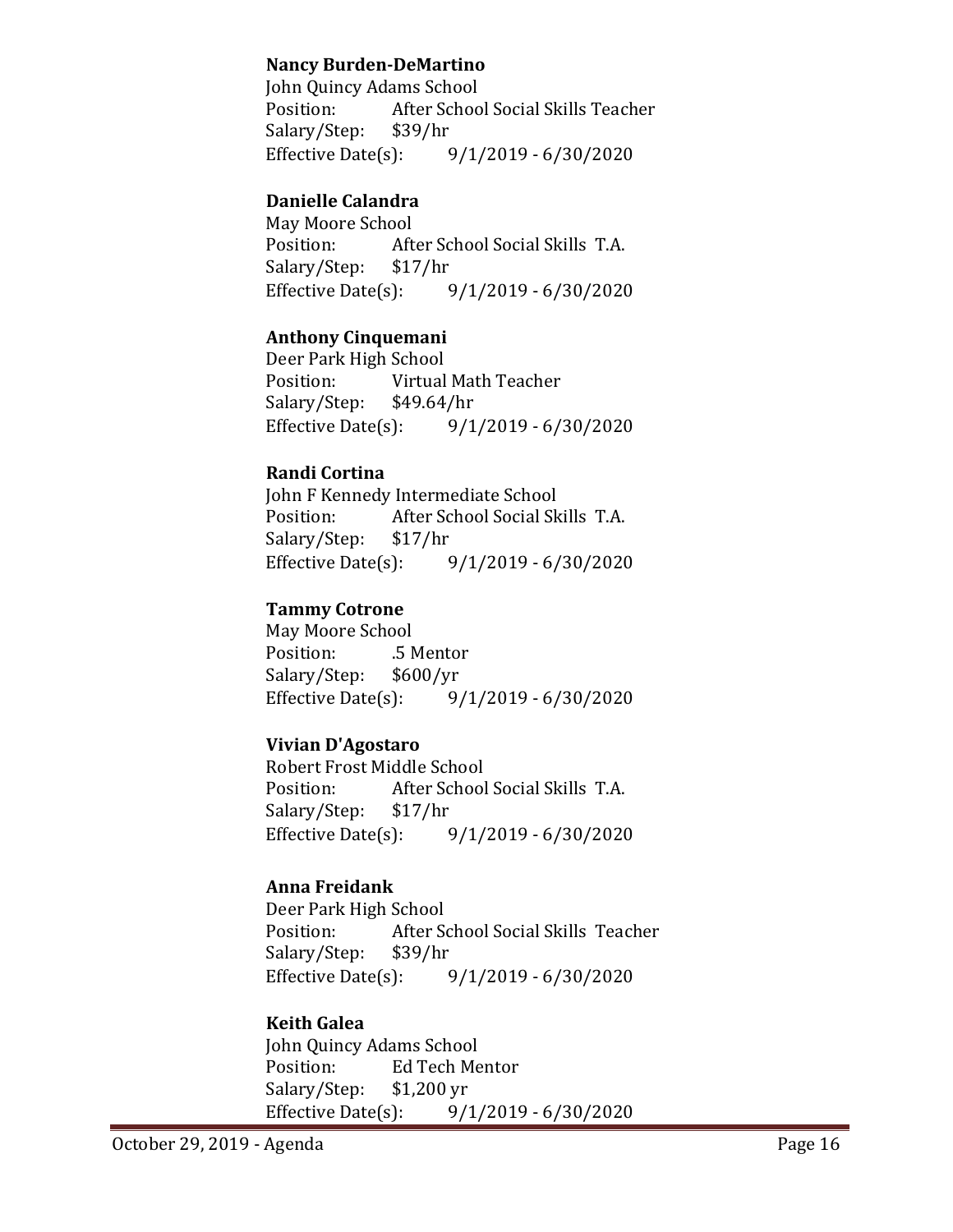## **Rachel Glaubach**

District Wide Position: Mentor<br>Salary/Step: \$1,200/yr Salary/Step: \$1,<br>Effective Date(s):  $9/1/2019 - 6/30/2020$ 

## **Elisabeth Gleason**

District Wide ENL Summer Curriculum Writing<br>\$248.47/day Salary/Step: \$248.47/day<br>Effective Date(s): 8/1/2019 Effective Date $(s)$ :

## **Lia Gonzalez**

Robert Frost Middle School<br>Position: Virtual Math Virtual Math Teacher<br>\$49.64/hr Salary/Step: \$4<br>Effective Date(s): Effective Date(s): 9/1/2019 - 6/30/2020

## **Justin Gutman**

Deer Park High School<br>Position: Virtual Virtual Social Studies Teacher<br>\$49.64/hr Salary/Step: \$4<br>Effective Date(s):  $9/1/2019 - 6/30/2020$ 

## **Steven Jaklitsch**

Deer Park High School<br>Position: Virtual Virtual Science Teacher<br>\$49.64/hr Salary/Step: \$4<br>Effective Date(s):  $9/1/2019 - 6/30/2020$ 

## **Edward Johntry**

Deer Park High School<br>Position: Virtual Virtual ELA Teacher<br>\$49.64/hr Salary/Step: Effective Date(s): 9/1/2019 - 6/30/2020

## **Christine LaCascia**

Robert Frost Middle School<br>Position: After School After School Social Skills T.A.<br>\$17/hr Salary/Step: \$1<br>Effective Date(s):  $9/1/2019 - 6/30/2020$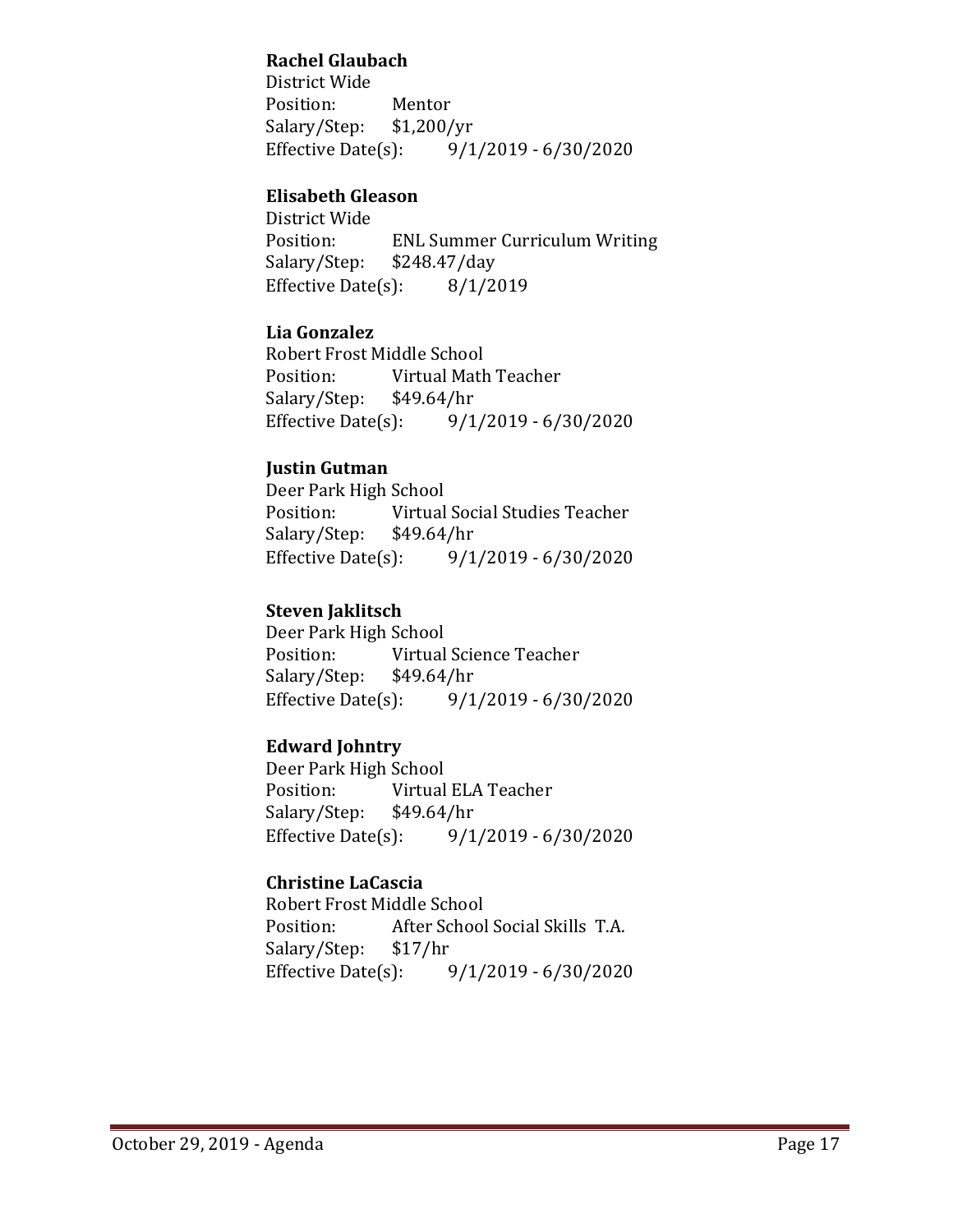## **Alex Lima**

District Wide Position: Spanish 4 Summer Curriculum Writing<br>Salary/Step: \$248.47/day  $$248.47$ /day Effective Date(s): 8/29/2019

## **Anna Marino**

John F Kennedy Intermediate School<br>Position: After School Social Sk After School Social Skills T.A.<br>\$17/hr Salary/Step: \$1<br>Effective Date(s):  $9/1/2019 - 6/30/2020$ 

#### **Kevin Marner**

Deer Park High School<br>Position: Virtual Virtual Physical Education Teacher<br>\$49.64/hr Salary/Step: \$4<br>Effective Date(s): Effective Date(s): 9/1/2019 - 6/30/2020

## **Dorothy Montieth**

John F Kennedy Intermediate School<br>Position: After School Social Sk After School Social Skills T.A.<br>\$17/hr Salary/Step: \$1<br>Effective Date(s): Effective Date(s): 9/1/2019 - 6/30/2020

## **Christine Murphy**

Deer Park High School<br>Position: Newsp Position: Newspaper Co-Advisor<br>Salary/Step: \$2,403.42 Step  $5+/3.5$  Units Effective Date(s): 9/1/2019 - 6/30/2020

#### **Briana Nussbaum**

John F Kennedy Intermediate School<br>Position: Falcon Friends Club A Position: Falcon Friends Club Advisor<br>Salary/Step: \$1059.14 yr Salary/Step: \$1059.14 yr Step 2/2 Units<br>Effective Date(s): 9/1/2019 - 6/30/2020  $9/1/2019 - 6/30/2020$ 

## **Sean O'Brien**

Deer Park High School<br>Position: Guidan Position: Guidance Counselor Supervisor<br>Salary/Step: \$5,000 stipend Salary/Step: \$5,000 stipend<br>Effective Date(s): 9/1/201  $9/1/2019 - 6/30/2020$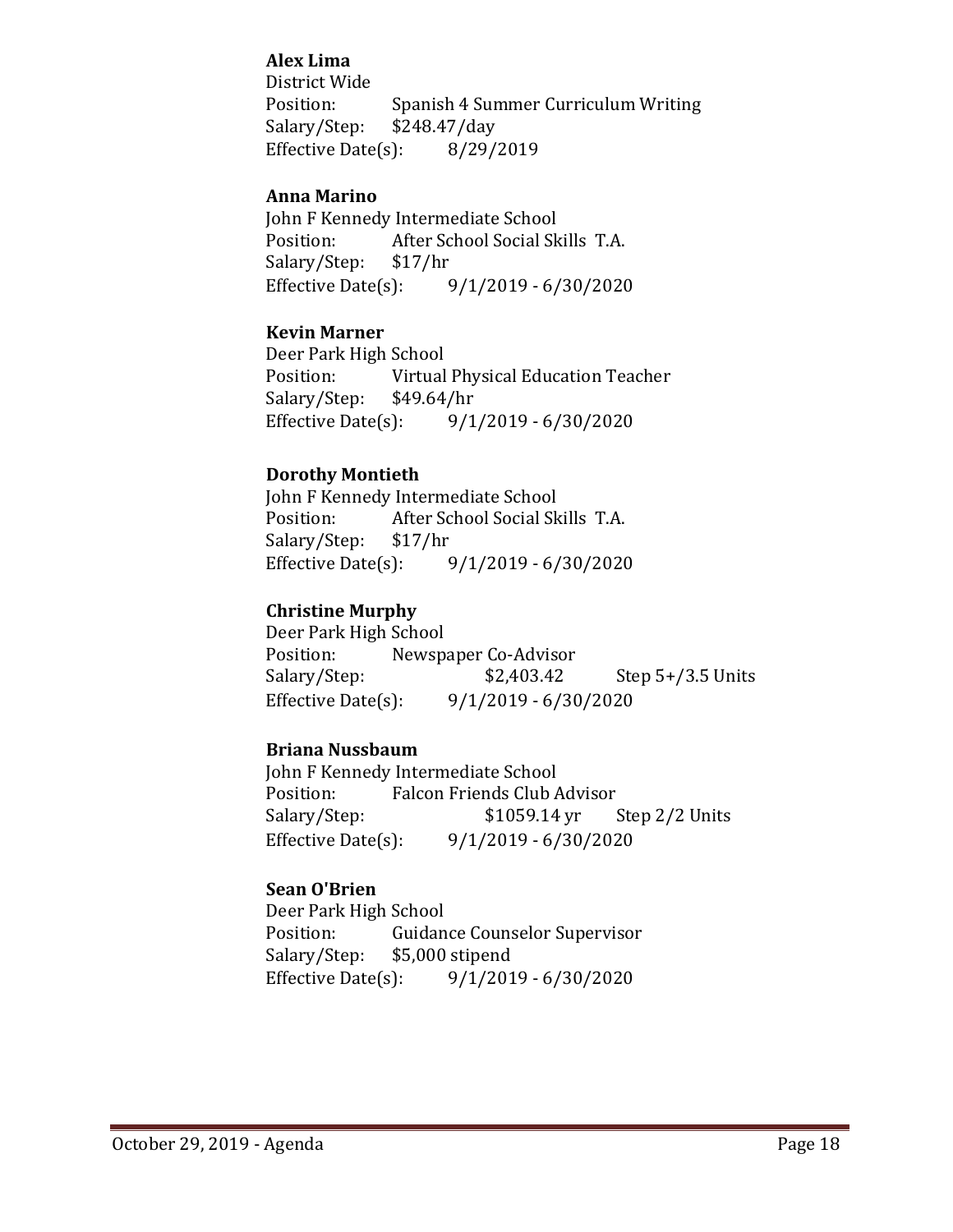## **Stephanie O'Connell**

Robert Frost Middle School<br>Position: After School After School Social Skills Teacher<br>\$39/hr Salary/Step: \$3<br>Effective Date(s):  $9/1/2019 - 6/30/2020$ 

## **Kathleen Ohanian**

Deer Park High School<br>Position: After Sq After School Social Skills T.A.<br>\$17/hr Salary/Step: \$1<br>Effective Date(s):  $9/1/2019 - 6/30/2020$ 

## **Cristina Parisi**

May Moore School<br>Position: Aft After School Social Skills T.A.<br>\$17/hr Salary/Step: \$1<br>Effective Date(s):  $9/1/2019 - 6/30/2020$ 

## **Amy Pellegrino**

District Wide ENL Summer Curriculum Writing<br>\$248.47/day Salary/Step: \$248.47/day<br>Effective Date(s): 8/1/2019 Effective Date $(s)$ :

## **Maria Reccardi**

Deer Park High School<br>Position: Extra C Extra Care Stipend<br>\$4,227 Salary/Step: \$4<br>Effective Date(s):  $9/1/2019 - 6/30/2020$ 

## **Louise Rothman**

John F Kennedy Intermediate School<br>Position: After School Social Sk After School Social Skills T.A.<br>\$17/hr Salary/Step: Effective Date(s): 9/1/2019 - 6/30/2020

## **Maria Ryan**

Deer Park High School Extra Care Stipend<br>\$4,227 Salary/Step: \$4<br>Effective Date(s):  $9/1/2019 - 6/30/2020$ 

## **Alfonsina Sguera**

Deer Park High School Position: International Culture Club Co-Advisor<br>Salary/Step: \$1,030.03 Step 5+/1.  $$1,030.03$  Step 5+/1.5 Units Effective Date(s): 9/1/2019 - 6/30/2020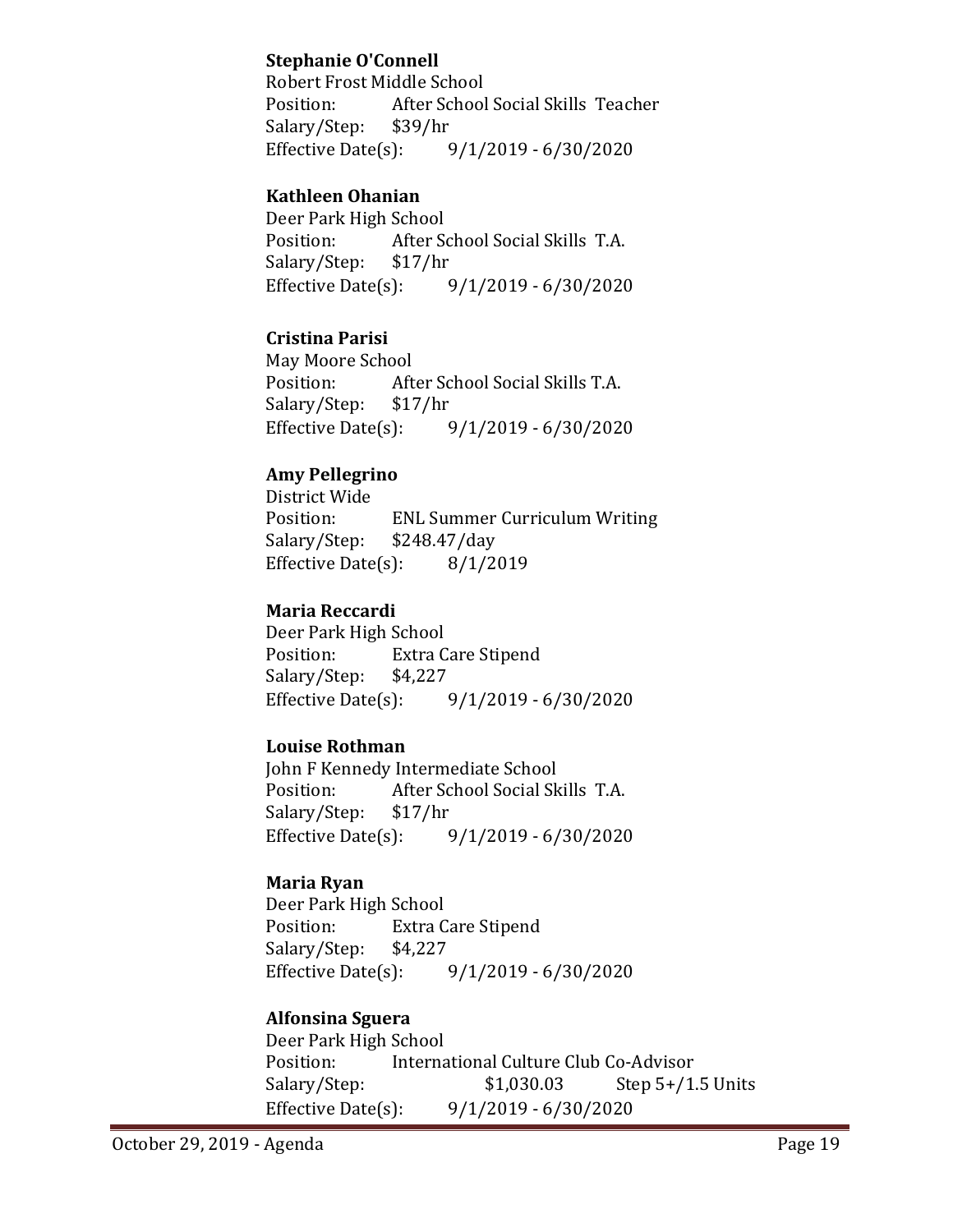## **Deborah Siford**

John Quincy Adams School<br>Position: After Schoo After School Social Skills T.A.<br>\$17/hr Salary/Step: \$1<br>Effective Date(s):  $9/1/2019 - 6/30/2020$ 

## **Marie Tortorici**

John F Kennedy Intermediate School<br>Position: After School Social Sk After School Social Skills Teacher<br>\$39/hr Salary/Step: \$3<br>Effective Date(s):  $9/1/2019 - 6/30/2020$ 

## **Joseph Verdicchio**

| John F Kennedy Intermediate School |                             |                        |                                      |  |  |
|------------------------------------|-----------------------------|------------------------|--------------------------------------|--|--|
| Position:                          | Falcon Friends Club Advisor |                        |                                      |  |  |
| Salary/Step:                       |                             |                        | $$1059.14 \text{ yr}$ Step 2/2 Units |  |  |
| Effective Date $(s)$ :             |                             | $9/1/2019 - 6/30/2020$ |                                      |  |  |

## **SCHEDULE 19/BP-816 – SCHEDULES OF BILLS PAYABLE**

| General*               | # 10                    | 9/30/2019  |
|------------------------|-------------------------|------------|
| General*               | # 15                    | 10/31/2019 |
| Federal*               | #5                      | 10/31/2019 |
| School Lunch*          | #4                      | 10/31/2019 |
|                        | Daily Check             |            |
| <b>WORKERS' COMP.*</b> | Register                | 9/19/2019  |
| <b>WORKERS' COMP.*</b> | Daily Check<br>Register | 9/24/2019  |
|                        | Daily Check             |            |
| <b>WORKERS' COMP.*</b> | Register                | 9/26/2019  |
| General*               | #17                     | 10/31/2019 |
| Federal*               | #6                      | 10/31/2019 |
| Capital*               | #6                      | 10/31/2019 |
| Capital*               | #7                      | 10/31/2019 |
| School Lunch*          | #5                      | 10/31/2019 |
| Reserve*               | #3                      | 10/31/2019 |
|                        | Daily Check             |            |
| <b>WORKERS' COMP.*</b> | Register                | 10/4/2019  |
| <b>WORKERS' COMP.*</b> | Daily Check<br>Register | 10/10/2019 |
|                        | Daily Check             |            |
| <b>WORKERS' COMP.*</b> | Register                | 10/10/2019 |
|                        | Daily Check             |            |
| <b>WORKERS' COMP.*</b> | Register                | 10/15/2019 |
| <b>WORKERS' COMP.*</b> | Daily Check<br>Register | 10/16/2019 |
|                        |                         |            |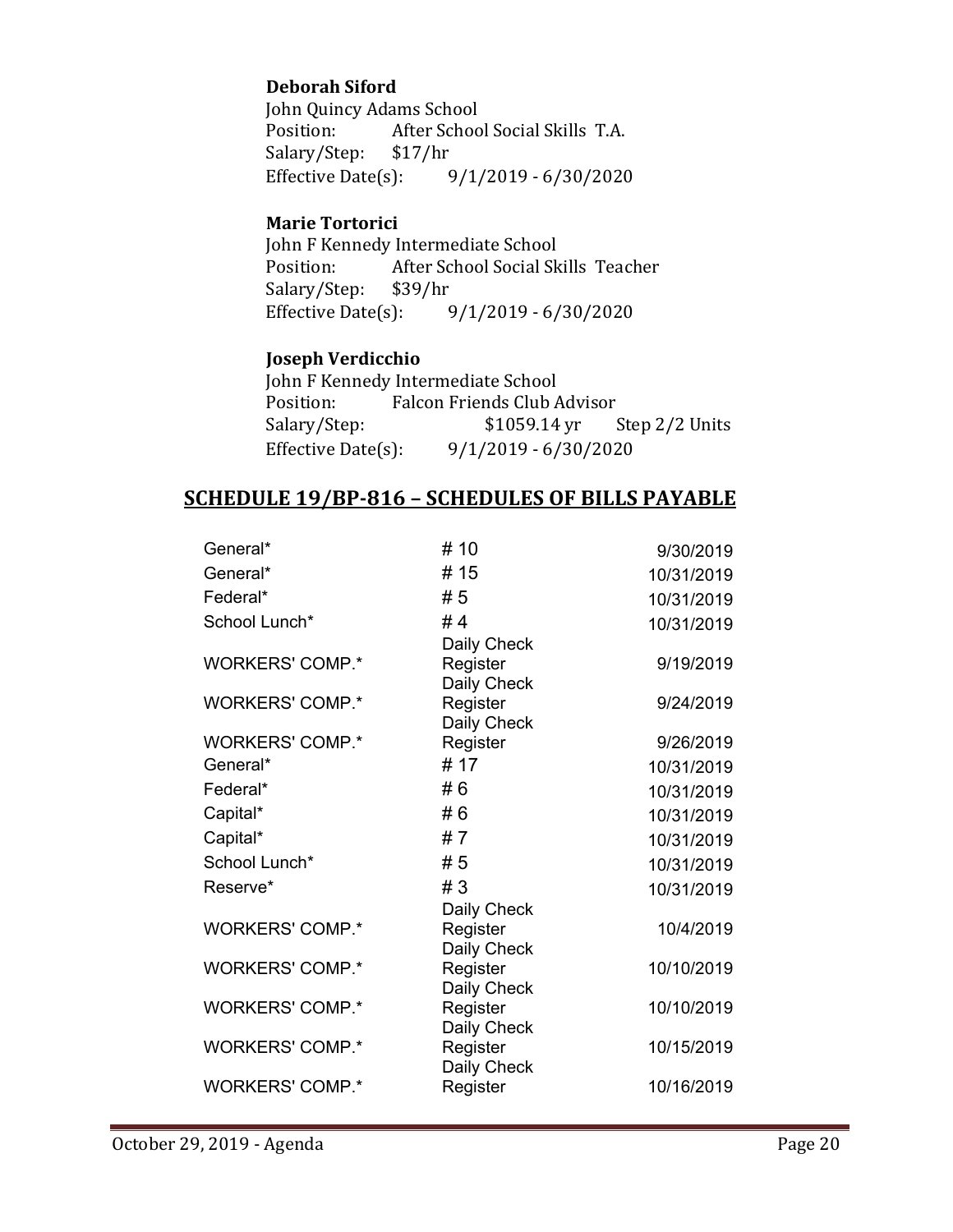## **SCHEDULE 19-E-437 – EXPLANATION OF BUDGETARY TRANSFERS** #T7, T8, T9, T10

# **SCHEDULE 19-F-364 & 365 - CONTRACT REPORTS**

## **SCHEDULE 10-H-19 – HOME TEACHING (regular & special)** (confidential)

## **SCHEDULE 10-S-19 – SPECIAL TRANSPORTATION (regular & special)** (confidential)

**SCHEDULE 10-SE-19 – COMMITTEE RECOMMENDATIONS**  (confidential**)**

## VII. **RECEIPT OF SCHEDULES**

*Recommend that the Board of Education approve the following receipt of schedules collectively:*

# **SCHEDULE 19-A-484 – TREASURER's REPORT**

| Statement of Revenues -   | General Fund<br><b>Capital Fund</b><br>School Lunch Fund<br>Federal Fund | July-September<br>July-September<br>July-September<br>July-September |
|---------------------------|--------------------------------------------------------------------------|----------------------------------------------------------------------|
| <b>Treasurer's Report</b> | July/September                                                           |                                                                      |
| Cash Flow                 | July/September                                                           |                                                                      |
| Claims Audit<br>Report    | September 1, 2019 - September 30, 2019                                   |                                                                      |